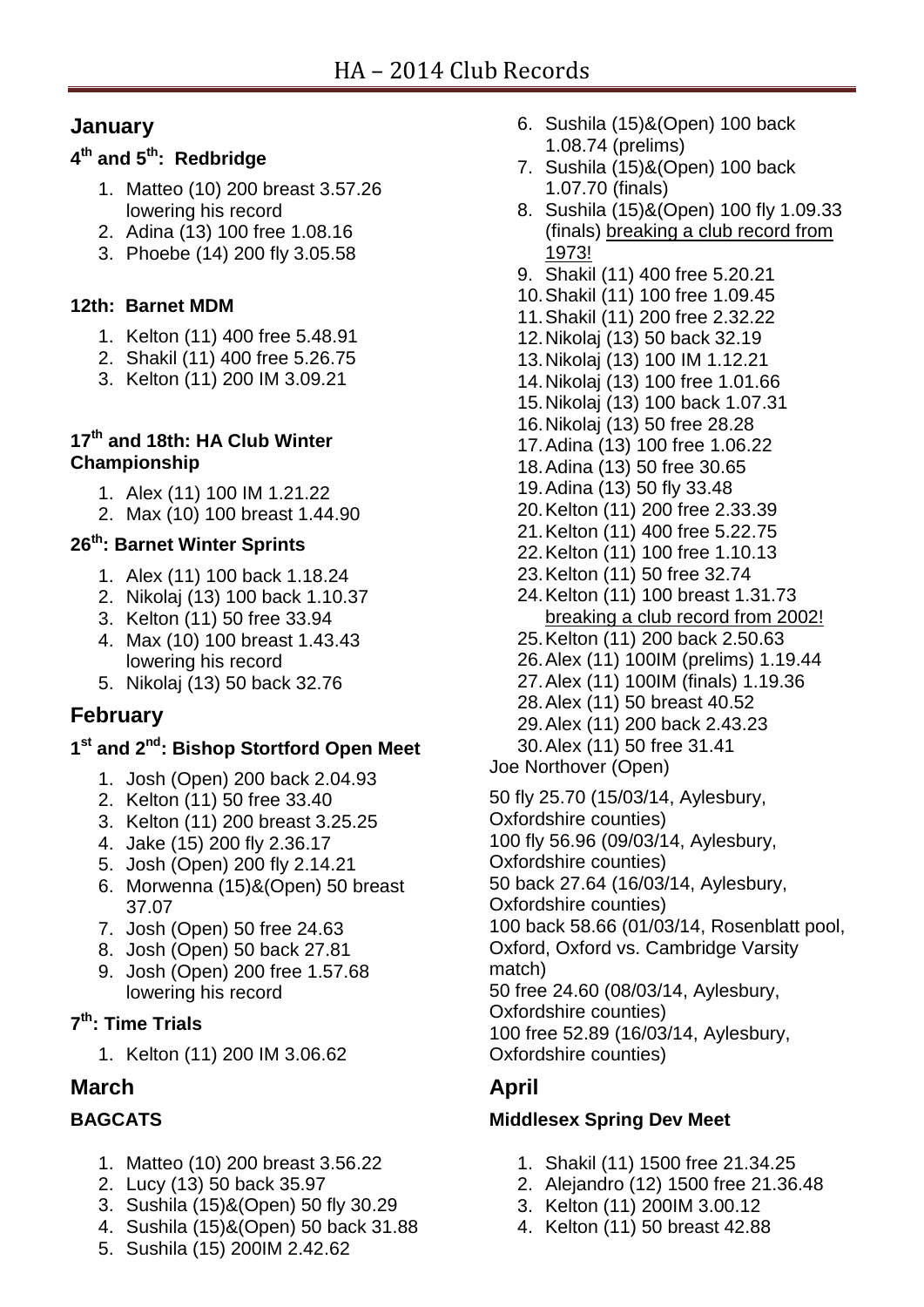## **27th: M11 Round 1**

- 1. Shakil (11) 50 free 31.18
- 2. Kelton (11) 50 breast 42.79
- 3. Alex (11) 50 breast 40.24

## **May**

#### **London Region Youth Championship 3 rd, 4th and 5th**

1. Sushila (Open) 50 back 31.65 LC

# **10th and 11th: Kate Lack Trophy Meet**

- 1. Jake (15) 200 fly 2.33.35
- 2. Adina (13) 50 fly 33.35
- 3. Adina (13) 50 free 30.45
- 4. Kelton (11) 200 breast 3.20.15

# **June**

## **15th: London Region Age Group Championships**

1. Alex (11) 100 back 1.17.87 LC

### **16th and 17th: HA Club Summer Championship**

- 1. Alex (11) 50 fly 35.64
- 2. Nikolaj (13) 50 back 31.89
- 3. Megan (13) 50 breast 40.71
- 4. Alex (11) 50 breast 40.10
- 5. Nikolaj (13) 50 free 28.23
- 6. Gareth (9) 100IM 1.47.59

# **29th: Barnet Summer Sprints**

1. Megan (13) 100 breast 1.28.16

# **29th: M11 Round 3**

- 1. Alex (11) 50 back 34.41
- 2. Alex (11) 50 breast 39.47

# **July**

#### **5 th: Bishop Stortford End of Season LC Open Meet**

- 1. Nikolaj (13) 50 back 31.80\*
- 2. Nikolaj (13) 100 free 1.01.10\*

## **12th: London Region Sprints**

- 1. Nikolaj (13) 50 free 27.78\*
- 2. Nikolaj (13) 50 back 31.76\*
- 3. Kelton (11) 50 breast 42.63\*

#### **18th and 19th: Barking & Dagenham Summer Gala**

- 1. Kelton (11) 200 free 2.31.33
- 2. Kelton (11) 200 back 2.48.68
- 3. Kelton (11) 100 breast 1.30.16
- 4. Kelton (11) 200 breast 3.15.38
- 5. Kelton (11) 100 IM 1.20.58
- 6. Kelton (11) 200 IM 2.54.77
- 7. Adina (13) 200 free 2.26.27
- 8. Nicola (Open) 800 free 10.34.89
- 9. Gareth (9) 200 free 3.19.89
- 10.Gareth (9) 50 fly 47.82
- 11.Gareth (9) 100 IM 1.45.06
- 12.Shakil (12) 1500 free 21.16.30
- 13.Jake (15) 200 fly 2.30.70

# **September**

# **21st: Eric Eady Trophy Gala**

- 1. Alex (12) 100 breast 1.26.96
- 2. Helena (Open) 100 fly 1.06.79

# **October**

## **5 th: Barnet 100m Meet**

1. Kelton (11) 100 breast 1.28.02

## **11th: Arena League Round 1**

- 1. Alex (12) 100 breast 1.26.51
- 2. Helena (Open) 100 fly 1.05.81
- 3. Nikolaj (14) 100 free 1.01.33
- 4. Helena (Open) 100 free 1.01.94
- 5. Helena (Open) 50 free 28.80

# **18th and 19th: BSSC Autumn Open Meet**

- 1. Shakil (12) 200 free 2.28.50
- 2. Adina (14) 200 fly 3.05.53
- 3. Kelton (12) 100 breast 1.27.96
- 4. Kelton (12) 200 IM 2.54.97
- 5. Kelton (12) 200 back 2.49.42
- 6. Max (11) 200 breast 3.27.89